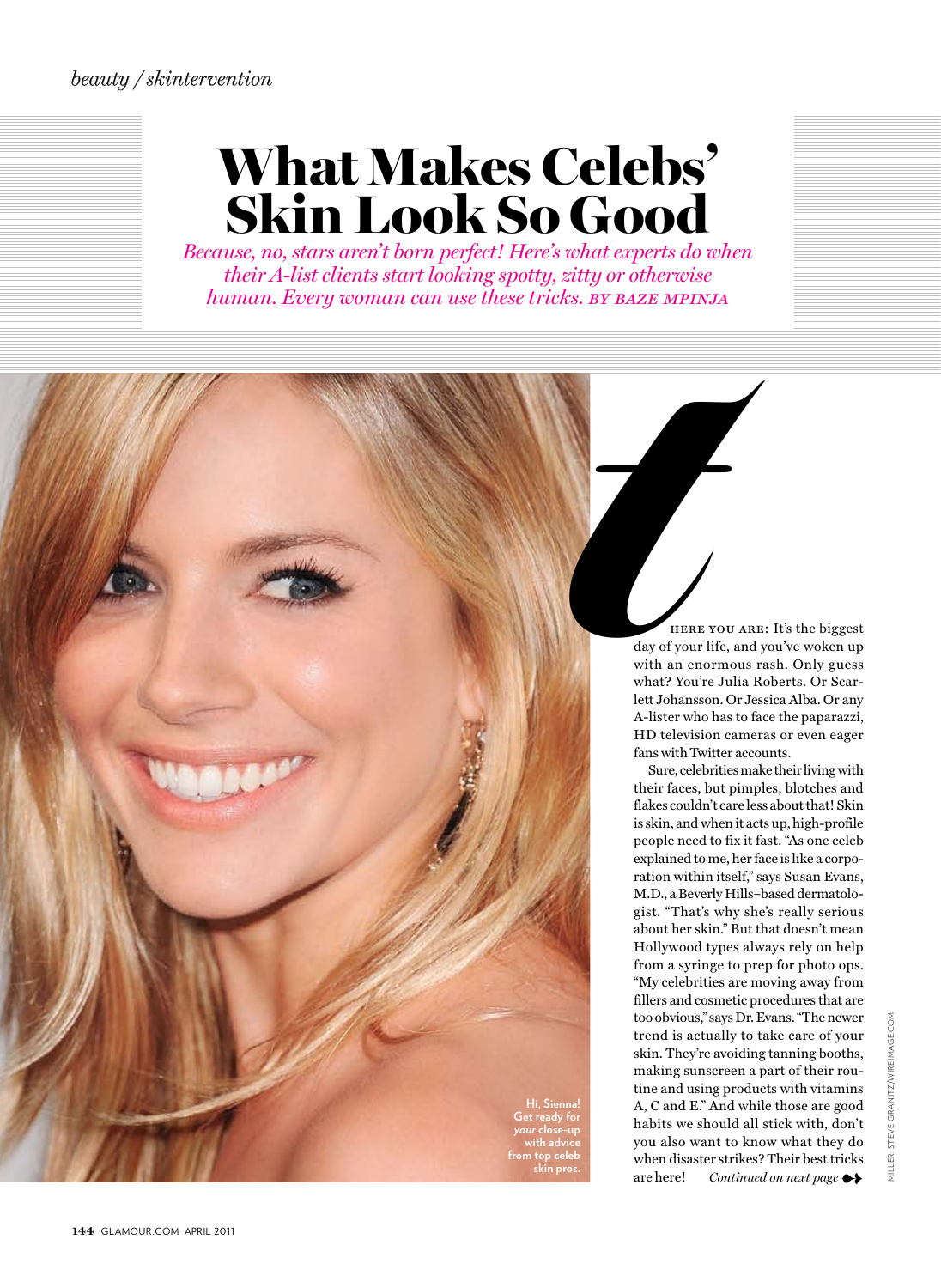#### *beauty / skintervention*

# *FACE SAVER #1:* When Stars Break Out

In Hollywood, zits can mess up more than a leading lady's mood. "I've had actresses tell me that directors delayed shooting because of a breakout—it's hard to hide when it's magnified on-screen," says L.A. dermatologist Jessica Wu, M.D. To keep recurring acne under control, pros often go beyond topical remedies. Beverly Hills dermatologist Boris Zaks, M.D., uses a procedure called photodynamic therapy on severely acne-prone celebs who can't wait weeks for pills or creams to work. He applies an amino acid medication to the face, then shines a blue light on it for up to an hour to activate the liquid. Most clients get the two-step process four times a year for a total cost of \$2,500 to \$4,000. Yes, you could buy a new wardrobe for that!

but wait! I'm not a celebrity (yet) To zap chronic acne on a budget, try products that contain benzoyl peroxide or

salicylic acid. They aren't as fast as fancy in-office treatments, but used consistently they *will* clear up most skin over 6 to 12 weeks. If a monster zit pops up, see your derm for a cortisone shot. It'll flatten your blemish within 36 hours—

and costs around \$125 for a handful of pimples. "I do them before photo shoots or weddings," says Dr. Zaks. (One doctor we talked to even arranged for a local

# *Halle, What's your secret?*

Over nearly 20 years, Halle Berry has actually gotten *younger*-looking. What's the deal? "Her skin truly is flawless," says her makeup artist, Fiona Stiles. "She's loyal to products from the Kinara Spa in L.A. and to her facialist there. Otherwise, I'm afraid it's genetics."



nurse on a movie set in Africa to use cortisone on an actress who'd e-mailed him photos of her fire ant bites!)

If you feel a breakout on the horizon, try a preventive treatment like Clearasil Ultra Pimple Blocker Pen (\$10, at drugstores). Says *Parenthood* makeup artist Geri Oppenheim: "It's a favorite on set when one of the cast members feels a pim-

ple coming on." Got oily skin? Use a product with sulfur weekly to soak up excess oil without overdrying. A diet tweak can also help. "I tell a lot of my patients to avoid dairy four weeks before they have to be on a set," Dr. Wu says. Your body retains the

extra hormones from cow's milk, which can aggravate pimple-prone skin. "Even cutting back can make a difference. I've seen results in as little as a week," says Dr. Wu.

### *Stop the Too-Much-Too-Soon Plastic Surgery Trend!*

Browse<br>the right skin care products for your face at glamour.com/ shopping.

One star trick we don't advise: using injectable anti-agers *before* you age. Recently, young celebs like Heidi Montag have submitted to the needle; twentysomething *Bridalplasty* contestants even competed to get shot up. It's no wonder injectables were the most performed nonsurgical cosmetic procedure for women under 35 last year! But fixes that work well when you're older can backfire when used preventively, believes Richard Ellenbogen, M.D., an L.A. plastic surgeon. Certain injectables "can lower the brows and make a young woman look grumpy." Or…older. May we humbly suggest sunblock instead?

*The Bachelor: Rome* contestant Erica Rose, 28, once had her face injected on TV

# *FACE SAVER # 2 :* When Stars Lose Their Glow Sounds simple, but pros say that regular

exfoliation does wonders for rejuvenating celebs' complexions, which often take a beating from frequent travel and heavy makeup. "I insist on exfoliation, even if you have dry skin," says Dr. Evans. "You have to remove old layers first before products can really penetrate." Microdermabrasion treatments, which polish the face with tiny crystals, are a celeb favorite. They slough away dulling skin cells and create a ready and willing surface for anti-aging creams and serums. New York City dermatologist David Colbert, M.D., who treats Sienna Miller and Rachel Weisz, tackles the problem with his signature Triad treatment. "When HDTV kicked in, it became our most sought-after pre–awards show procedure," says Dr. Colbert. "We had to open a second office!" His clients pay \$400 for the microdermabrasion, laser toning and fruit acid process, and usually book it a week before major events, to get glowy.

Facial peels that contain papain enzymes or lactic acid smooth the skin's surface and boost radiance, too. "After filming a movie, where they're wearing heavy makeup, actresses often come in to get these peels to unclog their pores," reports Dr. Wu.

but wait! I'm not a celebrity (yet) "Just use something with exfoliating beads," says Dr. Evans, and massage it lightly into your skin. Another less pricey option: a cleansing brush."Use it three times a week, then apply a glycolic acid lotion or Rodin Olio Lusso Luxury Face Oil (\$140, *Continued on next page* ➻